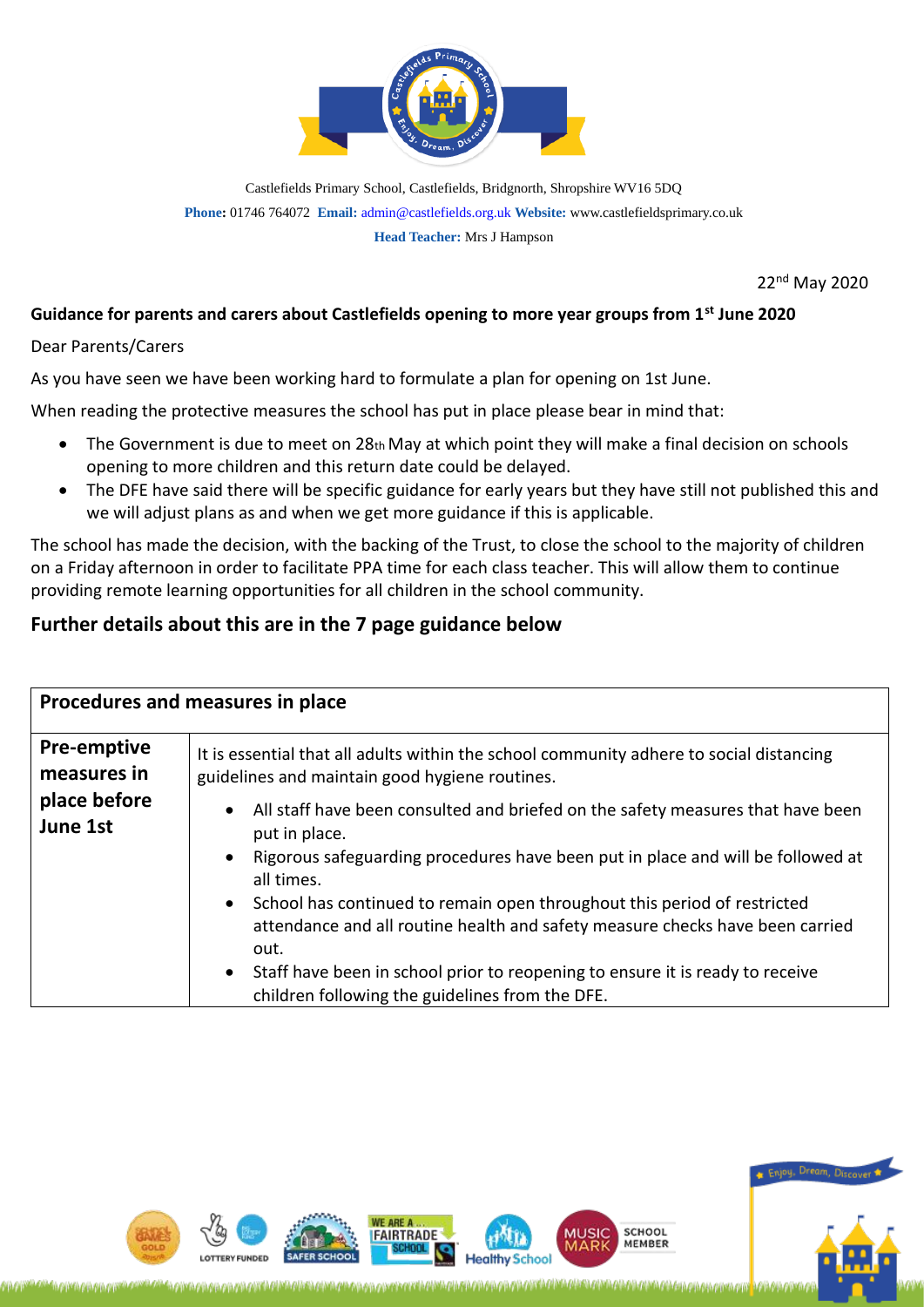| <b>Staffing</b><br>arrangements | The children will be split into ten hubs throughout the school, each taught by two<br>members of staff. Due to the social distancing requirements issued by the DFE it will not<br>be possible to change these groups.<br>Each class hub will maintain social distancing from other hubs; staff within these hubs will<br>cover playtimes between themselves and a lunch time supervisor will be in charge of a<br>hub at lunchtime.                                                                                                                                                                                                                                                                                                                                                        |
|---------------------------------|---------------------------------------------------------------------------------------------------------------------------------------------------------------------------------------------------------------------------------------------------------------------------------------------------------------------------------------------------------------------------------------------------------------------------------------------------------------------------------------------------------------------------------------------------------------------------------------------------------------------------------------------------------------------------------------------------------------------------------------------------------------------------------------------|
|                                 | Class hubs as follows:                                                                                                                                                                                                                                                                                                                                                                                                                                                                                                                                                                                                                                                                                                                                                                      |
|                                 | Nursery: Mrs Shilling and Ms Mackey<br>Reception 1: Mrs Wills and Mrs Sherry<br>Reception 2: Mrs Preece and Mrs Corfield<br>Year 1 Hub 1: Miss Nicholls and Mrs Liddle<br>Year 1 Hub 2: Mrs Shingler and Mrs Haworth<br>$\bullet$<br>Year 6 Hub 1: Mrs Lee and Mr Barlow<br>Year 6 Hub 2: Mr Smith and Miss Arbuckle<br>Year 6 Hub 3: Mrs Blackburn and Mrs Fairclough<br>Key worker group Hub 1: Mr Marsh and Mrs Tew/Mr Pay<br>Key worker group Hub 2: Mrs Black/Mr Nelson and Mrs d'Arcy<br>We will endeavour not to change staffing but if any member of staff were to be ill we will<br>have no choice.                                                                                                                                                                                |
| <b>Spaces</b>                   | Nursery hub will be housed in the Wrap Around building<br>Reception hub 1 will be in Nursery classroom<br>Reception hub 2 will be in Reception classroom<br>Year 1 hub 1 will be in Year 1 classroom<br>Year 1 hub 2 will be in Year 2 classroom<br>Year 6 hub 1 will be in Year 5 classroom<br>Year 6 hub 2 will be in Year 6 classroom<br>Year 6 hub 3 will be in the hall<br>Key worker hub 1 will be in Year 3 classroom<br>Key worker hub 2 will be in Year 4 classroom<br>We are working on a ratio of up to 10 children with 2 adults in a hub which is lower than<br>the DFE recommendations. In the future it may be that we have to have up to 15 children<br>in a hub.<br>We do not have enough staff to make two nursery hubs and therefore hours have had to<br>be restricted. |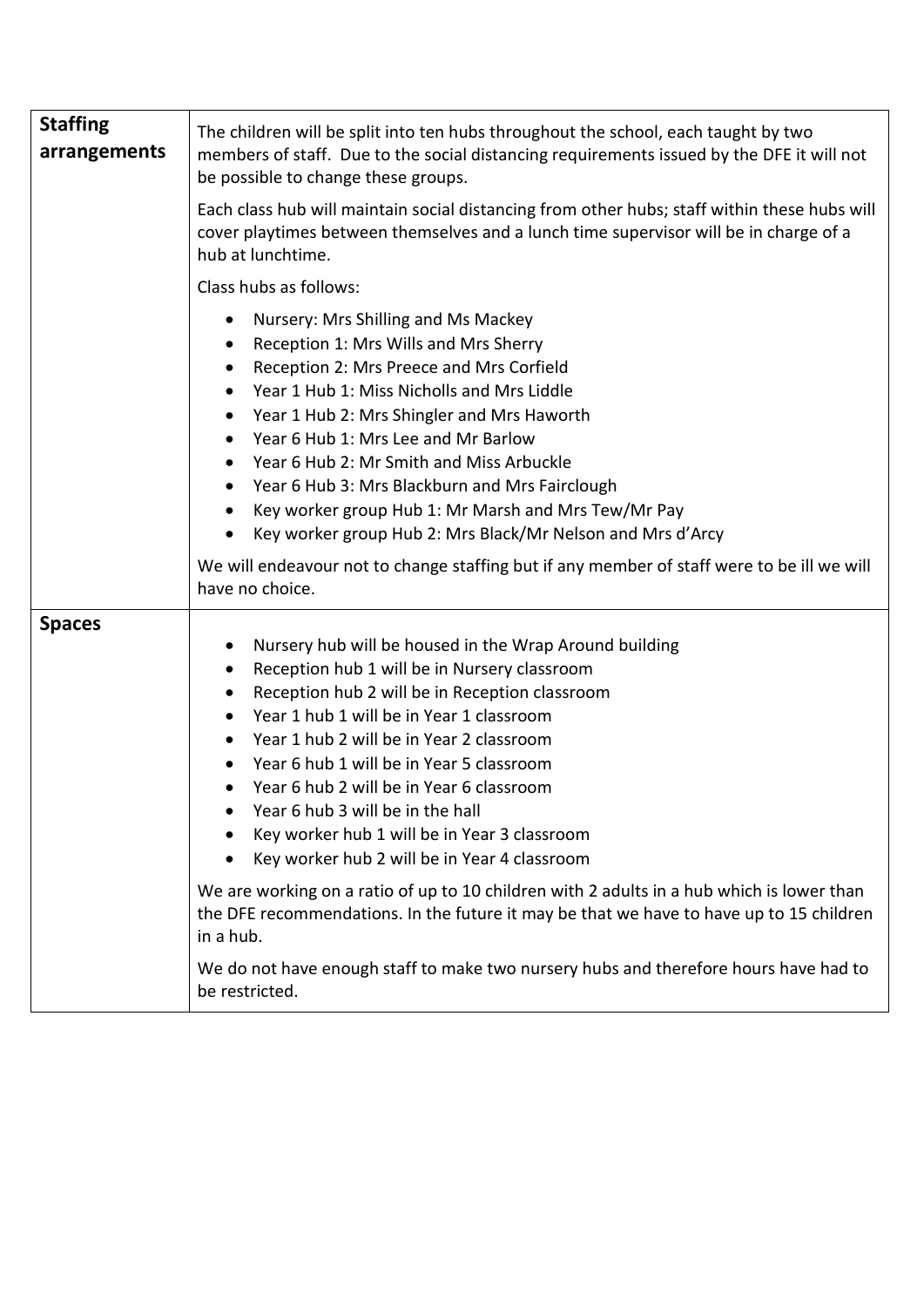|                                                       |                                                                                                                                                                                                                                     | Drop off                                                        | Pick up                                                                                                                                                                                                                                                                                                                                                                                                                                                                                                                                                                                        |
|-------------------------------------------------------|-------------------------------------------------------------------------------------------------------------------------------------------------------------------------------------------------------------------------------------|-----------------------------------------------------------------|------------------------------------------------------------------------------------------------------------------------------------------------------------------------------------------------------------------------------------------------------------------------------------------------------------------------------------------------------------------------------------------------------------------------------------------------------------------------------------------------------------------------------------------------------------------------------------------------|
| Drop off and pick                                     | Nursery                                                                                                                                                                                                                             | 8.50 am                                                         | 11.50 am                                                                                                                                                                                                                                                                                                                                                                                                                                                                                                                                                                                       |
| up times.<br>These will be                            | Reception                                                                                                                                                                                                                           | $9.00$ am                                                       | $2.50$ pm                                                                                                                                                                                                                                                                                                                                                                                                                                                                                                                                                                                      |
| staggered so that<br>adults and<br>children can stick | Year 1                                                                                                                                                                                                                              | $9.10 a$ m                                                      | 3.00 pm                                                                                                                                                                                                                                                                                                                                                                                                                                                                                                                                                                                        |
| to social<br>distancing                               | Year 6                                                                                                                                                                                                                              | 9.20 am                                                         | 3.10 pm                                                                                                                                                                                                                                                                                                                                                                                                                                                                                                                                                                                        |
|                                                       | Key workers                                                                                                                                                                                                                         | Any of the above                                                | Any of the above                                                                                                                                                                                                                                                                                                                                                                                                                                                                                                                                                                               |
|                                                       | Siblings **                                                                                                                                                                                                                         | Latest drop off time                                            | Earliest pick up time                                                                                                                                                                                                                                                                                                                                                                                                                                                                                                                                                                          |
|                                                       | Child minders **                                                                                                                                                                                                                    | Latest drop off time<br>** check with Mrs<br>Hampson or Mrs Lee | Earliest pick up time<br>** check with Mrs Hampson or Mrs Lee                                                                                                                                                                                                                                                                                                                                                                                                                                                                                                                                  |
|                                                       |                                                                                                                                                                                                                                     |                                                                 |                                                                                                                                                                                                                                                                                                                                                                                                                                                                                                                                                                                                |
|                                                       |                                                                                                                                                                                                                                     | are too early and having to wait around. Please stick to times. | Due to the one-way system we are operating we cannot accommodate parents who                                                                                                                                                                                                                                                                                                                                                                                                                                                                                                                   |
| Generic drop off<br>and pick up<br>instructions       | We are using the staff car park as the exit from school so please do not park here<br>$\bullet$<br>at drop off and pick up times.<br>Unfortunately, we will have to keep the Highlands Road gate closed so that we can<br>$\bullet$ |                                                                 |                                                                                                                                                                                                                                                                                                                                                                                                                                                                                                                                                                                                |
|                                                       | school.                                                                                                                                                                                                                             |                                                                 | reduce the bottle neck in the alley way and keep to our one-way system around                                                                                                                                                                                                                                                                                                                                                                                                                                                                                                                  |
|                                                       |                                                                                                                                                                                                                                     |                                                                 | Please do not park on Castlefields Road. This will keep pavements clear for<br>pedestrians to socially distance and people aren't having to walk around opening<br>car doors. Where possible we would ask you to keep to the right-hand pavement.<br>Walk down Castlefields on the right and taking care by the school gate walk up<br>Castlefields on the right. This way socially distancing will be reasonably easy.<br>Yellow lines have been painted around school for all parents to operate a one-way<br>system. Please stick to the times above and queue up using lines if necessary. |
|                                                       |                                                                                                                                                                                                                                     | accommodate a change of hub for children.                       | On Monday June 1st, when you drop your child off at their relative hub door the<br>staff will be waiting to tell you which hub your child is in. From then on drop off<br>and pick up will be from this door. Unfortunately, we will not be able to                                                                                                                                                                                                                                                                                                                                            |
|                                                       | possible.                                                                                                                                                                                                                           |                                                                 | You will not be able to gather and have a chat on school premises like you have<br>done in the past and we would ask you to drop off and pick up as quickly as                                                                                                                                                                                                                                                                                                                                                                                                                                 |
|                                                       |                                                                                                                                                                                                                                     | send a letter in with your child.                               | If you have anything you want to communicate to the staff, then please email or                                                                                                                                                                                                                                                                                                                                                                                                                                                                                                                |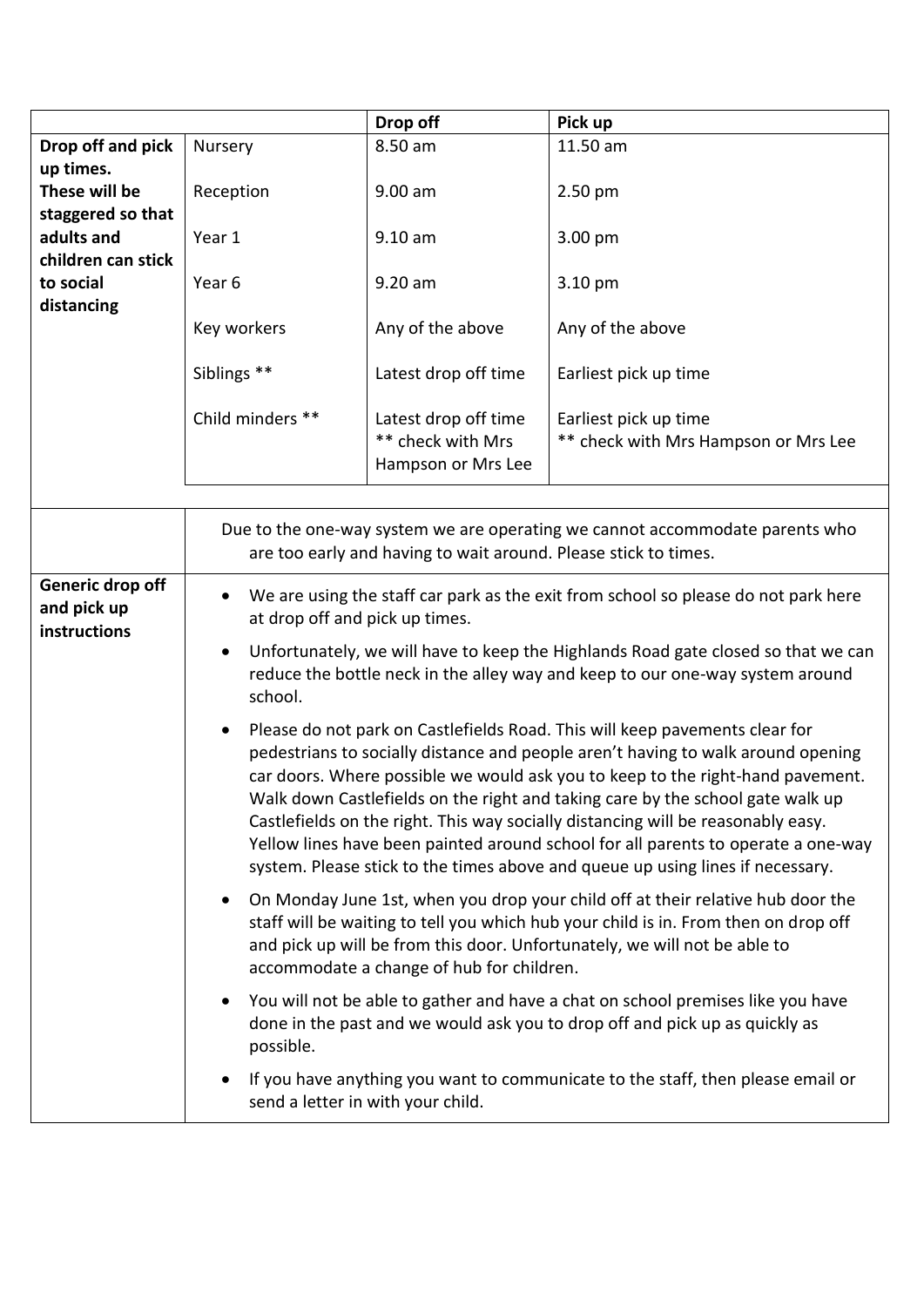| <b>Equipment and</b><br>resources                  | School will not be the place we are all used to working in. It will have to be very<br>clinical and resources will be very limited due to risk of cross contamination and<br>cleaning. We have had to remove all soft toys and furnishings from classrooms.                                     |
|----------------------------------------------------|-------------------------------------------------------------------------------------------------------------------------------------------------------------------------------------------------------------------------------------------------------------------------------------------------|
|                                                    | Children will stay at a desk in their hub and have their own resources in a tray. They<br>will not be able to share other children's resources.                                                                                                                                                 |
|                                                    | Children will need to bring in a packed lunch, water bottle, coat, sun hat and they will<br>keep this at their learning station.                                                                                                                                                                |
|                                                    | In Nursery, Reception and Year 1 please send a change of clothes in with your child in<br>case of accidents.                                                                                                                                                                                    |
|                                                    | We have now decided that we will provide stationery and writing equipment for each<br>child and it will stay in their tray at their learning station.                                                                                                                                           |
| <b>Staggered break</b><br>times and lunch<br>times | We need to adhere to socially distancing wherever we can and so children from<br>different hubs will not be able to play with each other. Please make sure you have<br>talked to your child about this before sending them to school.                                                           |
| <b>Playtime routines</b>                           | Playground and field will be zoned off into sections to ensure each class hub remains<br>at least 2 metres apart                                                                                                                                                                                |
|                                                    | Each class hub to have supervised outdoor playtime within zoned off area                                                                                                                                                                                                                        |
|                                                    | Staff within each class hub to supervise playtime.                                                                                                                                                                                                                                              |
|                                                    | Equipment will be limited and if it has been used at playtime it will cleaned at the end<br>of a session.                                                                                                                                                                                       |
|                                                    | Nursery children will have supervised outdoor playtimes within the outdoor nursery<br>zone - the Woodland area.                                                                                                                                                                                 |
| Lunchtime<br>routines                              | Staggered lunchtime arrangements will be in place to maintain social distancing<br>between each class hub.                                                                                                                                                                                      |
|                                                    | All children will be monitored washing their hands thoroughly prior to eating.                                                                                                                                                                                                                  |
|                                                    | All children will be eating their packed lunch at their learning station and having some<br>time outside during lunch time.                                                                                                                                                                     |
|                                                    | Each Year group will be supervised by 2 lunch time supervisors, but the hubs will be<br>socially distancing.                                                                                                                                                                                    |
| <b>Toileting routines</b>                          | Each class hub will have designated times during the day for toilet breaks and<br>children will have been taught that good hygiene routines need to be followed. Both<br>Key Stages will have a procedure in place to ensure that no more than 2 children visit<br>the toilet at the same time. |
|                                                    | We will not be adhering to boys using one set of toilets and girls the other. We will be<br>allocating a set of toilets to a hub. There are cubicles in the toilets and no more than<br>2 children will be allowed in at any one time.                                                          |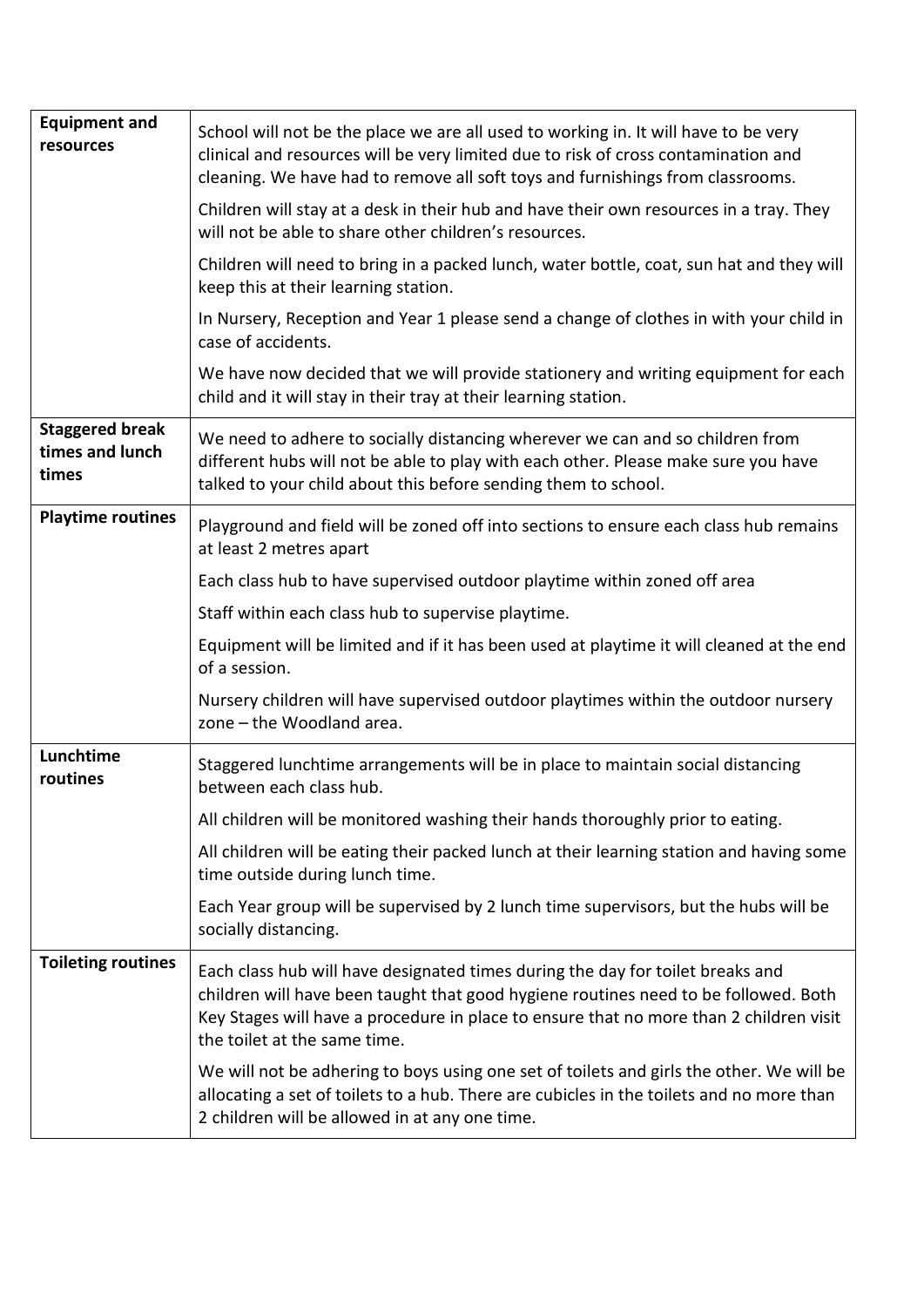| <b>Hygiene</b><br><b>Measures</b>                                                                            | Staff in each hub will support children with learning and following stringent<br>handwashing routines.                                                                                                                                                                                                                                                                                                                                                                                                                                                                                                                                                                                                                                                                                                                                    |
|--------------------------------------------------------------------------------------------------------------|-------------------------------------------------------------------------------------------------------------------------------------------------------------------------------------------------------------------------------------------------------------------------------------------------------------------------------------------------------------------------------------------------------------------------------------------------------------------------------------------------------------------------------------------------------------------------------------------------------------------------------------------------------------------------------------------------------------------------------------------------------------------------------------------------------------------------------------------|
|                                                                                                              | We will not be checking children's temperatures when they come into school but<br>trust parents to have checked if they are concerned and not to dose a child up with<br>Calpol and send them in.                                                                                                                                                                                                                                                                                                                                                                                                                                                                                                                                                                                                                                         |
|                                                                                                              | Children will be told to hand wash several times during the day using either the class<br>sink, their toilets or the hand sanitizer.                                                                                                                                                                                                                                                                                                                                                                                                                                                                                                                                                                                                                                                                                                      |
|                                                                                                              | Each sink will have liquid soap in containers and paper towels.                                                                                                                                                                                                                                                                                                                                                                                                                                                                                                                                                                                                                                                                                                                                                                           |
|                                                                                                              | Each classroom has spray cleaning equipment and cloths to enable<br>surfaces/equipment to be wiped at frequent/appropriate intervals during the school<br>day.                                                                                                                                                                                                                                                                                                                                                                                                                                                                                                                                                                                                                                                                            |
|                                                                                                              | Each classroom has a substantial supply of tissues, across school the 'Catch it, bin it,<br>kill it' approach will be continually promoted.                                                                                                                                                                                                                                                                                                                                                                                                                                                                                                                                                                                                                                                                                               |
|                                                                                                              | Each hub will have its own lidded bin.                                                                                                                                                                                                                                                                                                                                                                                                                                                                                                                                                                                                                                                                                                                                                                                                    |
|                                                                                                              | Practical resources will be limited and cleaned if used.                                                                                                                                                                                                                                                                                                                                                                                                                                                                                                                                                                                                                                                                                                                                                                                  |
|                                                                                                              | Whole school site will be cleaned thoroughly at the end of each school day using the<br>appropriate cleaning materials following guidance from the cleaning contractors.                                                                                                                                                                                                                                                                                                                                                                                                                                                                                                                                                                                                                                                                  |
| <b>Protective</b><br>measures if<br>someone<br>becomes ill (not<br>showing<br>signs/symptoms<br>of Covid-19) | If a child is ill at home, they should not attend school until they have fully recovered.<br>If a child is ill at school normal school routines for contact and collection apply.                                                                                                                                                                                                                                                                                                                                                                                                                                                                                                                                                                                                                                                         |
| <b>Protective</b><br>measures if<br>someone<br>becomes ill with<br>signs/symptoms<br>of Covid-19             | Current guidance on the signs and symptoms of Covid-19 are shown on the school<br>website.                                                                                                                                                                                                                                                                                                                                                                                                                                                                                                                                                                                                                                                                                                                                                |
|                                                                                                              | If a child or any member of their household shows signs of Covid-19 they must self-<br>isolate immediately and immediately notify the school. Parents should then arrange<br>for appropriate testing to take place and notify the school of the outcome                                                                                                                                                                                                                                                                                                                                                                                                                                                                                                                                                                                   |
|                                                                                                              | If a child displays symptoms of Covid-19 whilst in school they will be immediately and<br>sensitively removed from the hub and isolated within the designated part of the<br>school until parents can collect them. We have designated the easy access toilet as<br>the isolation booth. A member of staff from the hub or Mrs Hampson will stay with<br>the child whilst maintaining 2 metres distance where at all possible. If the member of<br>staff cannot maintain social distancing then PPE equipment will be worn. The child<br>and family must then arrange appropriate testing as soon as possible and notify<br>school of the outcome. If the test proves to be positive, then the hub and staff within<br>it will self-isolate at home for the designated time.<br>Further guidance on this can be found on the DFE website. |
|                                                                                                              |                                                                                                                                                                                                                                                                                                                                                                                                                                                                                                                                                                                                                                                                                                                                                                                                                                           |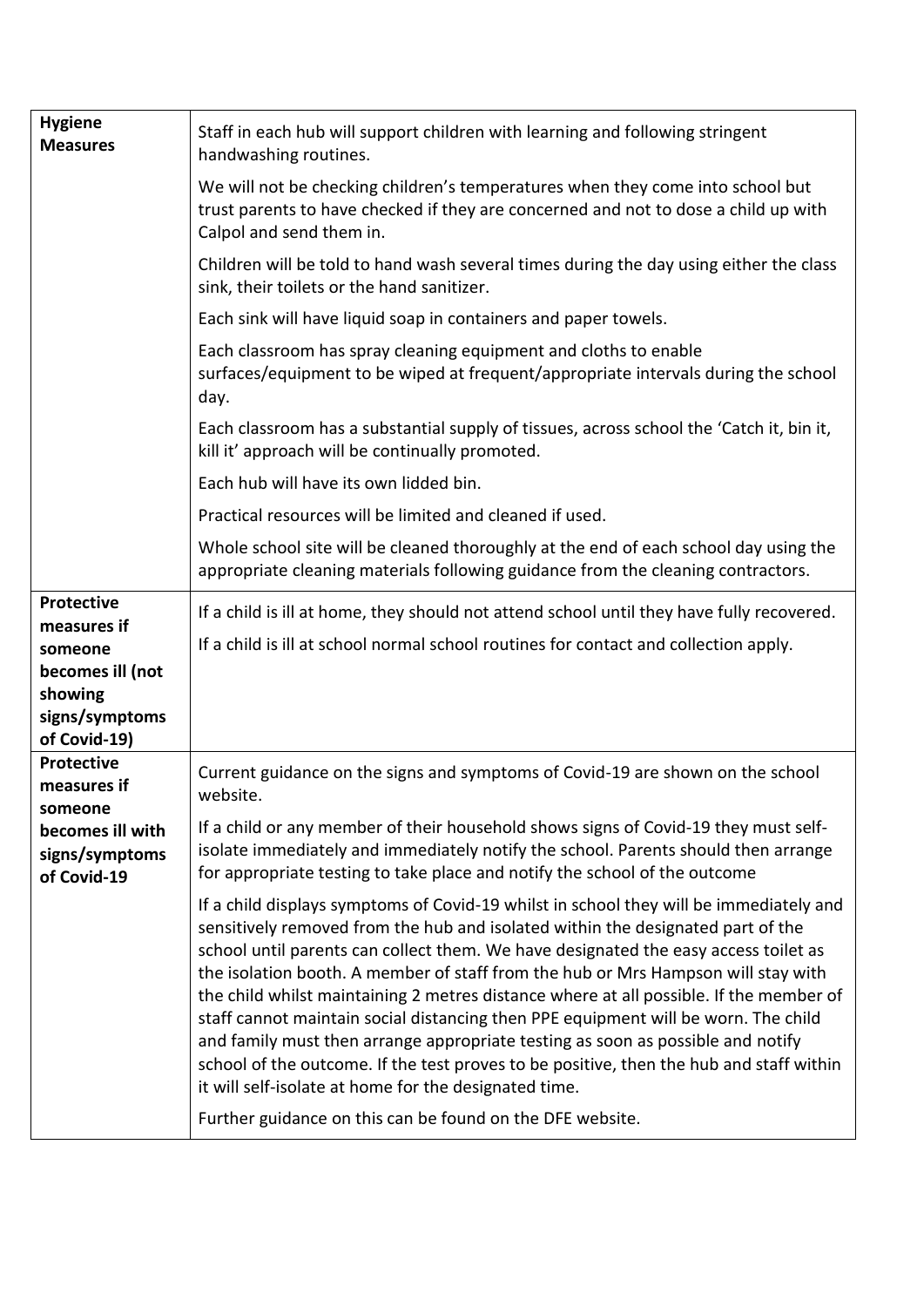|                                     | At present there is not test for under 5s so we would have to close the hub if a child<br>under 5 showed symptoms.                                                                                                                                                                                                                                                                                            |
|-------------------------------------|---------------------------------------------------------------------------------------------------------------------------------------------------------------------------------------------------------------------------------------------------------------------------------------------------------------------------------------------------------------------------------------------------------------|
| <b>General Health</b><br>and Safety | A fire drill will take place towards the end of the first week to ensure fire exits and<br>routines are known.                                                                                                                                                                                                                                                                                                |
| <b>Remote Learning</b>              | Larger numbers of teachers and teaching assistants are involved with face-to-face<br>teaching at school so remote education provision for other year groups and those<br>who are eligible, but not attending school at this time, will continue to be via<br>ClassDojo. However, please be aware that due to staffing in school feedback will not<br>be maintained at quite the same level as last half term. |
|                                     | We will use existing websites and resources such as Oak National Academy and other<br>remote education platforms to provide additional support for learning as<br>recommended by the DFE.                                                                                                                                                                                                                     |
|                                     | Any learning delivered in school will, where possible, be made available to children<br>who are not able to attend via ClassDojo                                                                                                                                                                                                                                                                              |
| Communication<br>with school        | We ask that you refrain from approaching members of staff in person and<br>communicate as much as possible via email.                                                                                                                                                                                                                                                                                         |
|                                     | Any new guidance released will be acted upon immediately.                                                                                                                                                                                                                                                                                                                                                     |
|                                     | The school website will provide links to all guidance released by the DFE and other<br>and actions will be communicated to parents as soon as possible.                                                                                                                                                                                                                                                       |
| <b>General school</b>               | School behaviour expectations remain the same as prior to school closures.                                                                                                                                                                                                                                                                                                                                    |
| routines                            | Children can come to school in comfortable clothes suitable for indoor and outdoor<br>learning, with shoes suitable to do PE and Woodland school. Uniform can be worn if<br>preferred. Children must bring a coat as we will be going outside whatever the<br>weather.                                                                                                                                        |
|                                     | Children should not bring in any items including toys from home.                                                                                                                                                                                                                                                                                                                                              |
|                                     | All children must bring a water bottle into school and we will stagger opportunities<br>for the children to refill these at points throughout the day.                                                                                                                                                                                                                                                        |
|                                     | The school has been advised not to apply sunscreen to children so this must be<br>applied before they come into school. Children must bring in hats during sunny<br>weather.                                                                                                                                                                                                                                  |
|                                     | There will be no assemblies in the hall, but they will continue over ClassDojo.                                                                                                                                                                                                                                                                                                                               |
| Friday afternoon<br><b>PPA</b>      | The school will close early on a Friday afternoon to allow class teachers to plan and<br>prepare for lessons both at school and at home.                                                                                                                                                                                                                                                                      |
| arrangements                        | Nursery, Reception, Year 1 and Year 6 children will be collected at the specified times<br>each Friday.                                                                                                                                                                                                                                                                                                       |